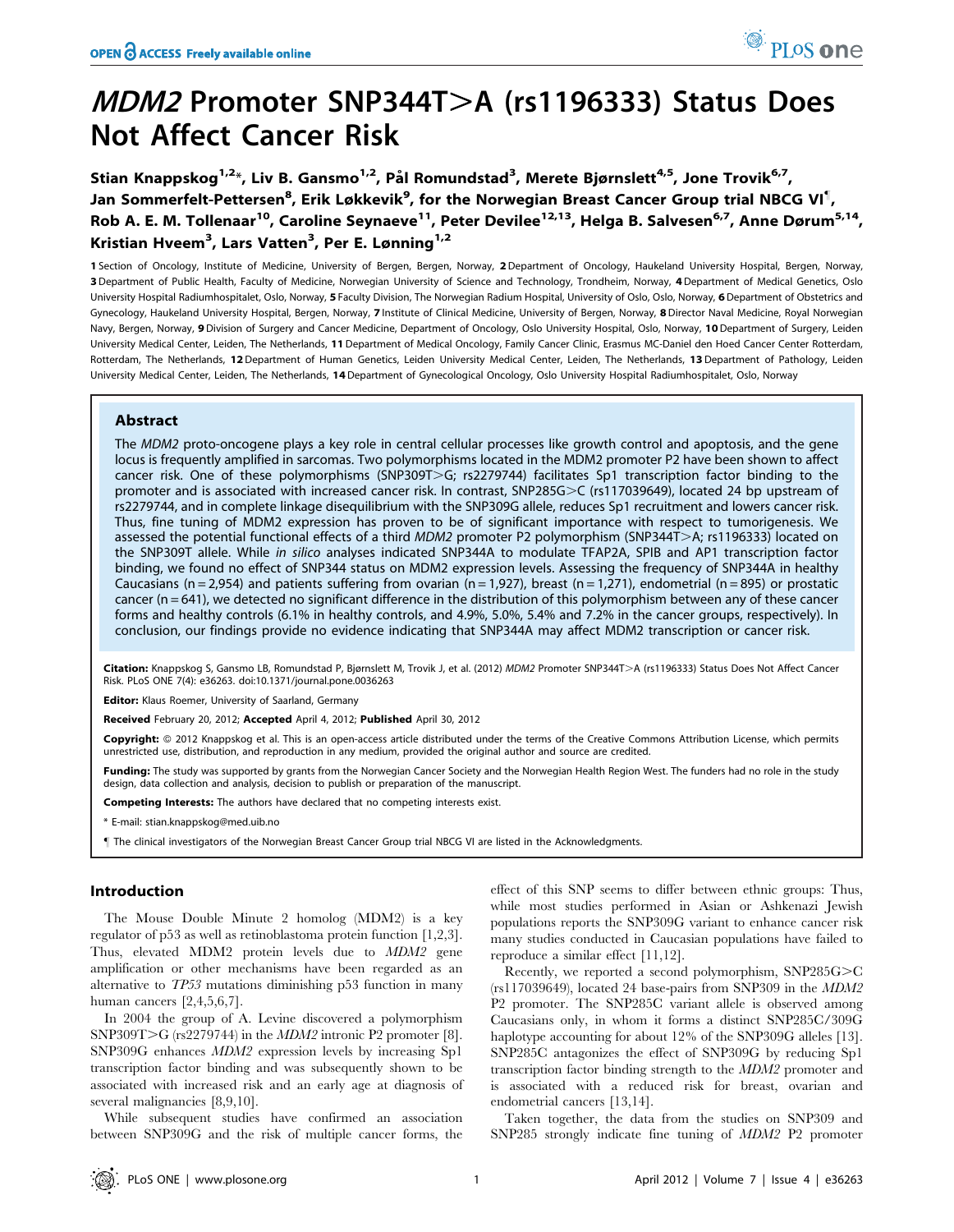SNP344T>A (rs1196333), located 35 base pairs downstream of SNP309, was initially identified by Bond et al [8] in 4 out of 50 healthy individuals. Here, we present the first report assessing the impact of SNP344 status on MDM2 expression as well as cancer risk in large populations. Thus, we have examined its impact on the risk of ovarian, breast, endometrial and prostate cancer, and studied the same patient cohorts for which the risk profiles linked to SNP309T $\geq$ G and SNP285G $\geq$ C have previously been analysed in detail [13,14].

# Materials and Methods

### MDM2 promoter SNP344 status screening

A region of the MDM2 promoter P2 containing SNP344 (as well as SNP285 and SNP309) was previously amplified by PCR, sequenced and analysed for SNP285 and SNP309 status [13,14]. Here, these sequence traces were analysed for SNP344 status.

### In silico predictions

Predictions of potential transcription binding sites in the MDM2 promoter affected by SNP344 status were performed using the JASPAR database at http://jaspar.genereg.net [15]. Input sequences for the predictions were *tgcctgtcgggtca* for the SNP344Tallele and tgcctgacgggtca for the SNP344A-allele. Profile score threshold were set to 80% (default settings).

### MDM2 expression analysis

Total RNA was extracted from white blood cells drawn from 215 young males as part of a routine test during conscription in the Navy [13] using Trizol reagent (Life technologies) according to the manufacture's protocol, and dissolved in DEPC treated  $ddH_2O$ .

Single strand cDNA synthesis was performed using 500 ng total RNA, oligo-dT- and random hexamer primers (Sigma) with Transcriptor Reverse Transcriptase (Roche) in accordance with the manufacturer's instructions. After RT-PCR the cDNA was diluted 1:10 in dd $H_2O$ .

Quantitative PCRs for total MDM2 expression levels, MDM2 promoter 2 specific expression and RPLP2 (internal reference) were carried out using Hydrolysis probes (TIB MOLBIOL) on a Ligthcycler 480 instrument (Roche). The following primers were used: MDM2\_F; aacatgtacctactgatggtgc, MDM2\_R; cagggtctcttgttccgaagc, MDM2\_TM; 6FAM-aaccacctcacagattcc-BBQ, MDM2P2\_S; gcgattggagggtagacctgt, MDM2P2\_R: ggtattgcacatttgcctggat, MDM2P2\_TM; 6FAM-agtggcgtgcgtccgtgcc-BBQ, RPLP2\_F; gaccggctcaacaaggttat, RPLP2\_A; ccccaccagcaggtacac and RPLP2\_TM; 6FAM-agctgaatggaaaaaacattgaagacgtc-BBQ. Amplifications were performed in a reaction volume of 10  $\mu$ l using the LigthCycler<sup>®</sup> 480 Probes Master kit (Roche) with  $0.5 \mu M$  of forward and reverse primer,  $0.125 \mu M$  of each hydrolysis probe and  $3 \mu l$  cDNA. The thermocycling conditions were: 5 min initial denaturation at  $95^{\circ}$ C, before 45 cycles at  $95^{\circ}$ C for 10 s and at  $55^{\circ}$ C for 20 s, and a final cooling step at  $40^{\circ}$ C for 10 s. Relative MDM2 mRNA concentrations were calculated based on in-run standard curves and normalization to RPLP2 mRNA levels in the same samples. Water was included in each run as negative control and all analyses were performed in triplicate runs.

### Healthy Caucasian controls

The distribution of MDM2 SNP344 among cancer patients was compared to 2,954 Norwegian healthy controls. The controls have been described in detail previously [13,14].

#### African American individuals

DNA from African American individuals  $(n = 50)$  was purchased from Coriell Institute for Medical Research (Cat # HD50AA).

#### Cancer patients

Ovarian  $(n = 1.927)$ , breast  $(n = 1.271)$ , endometrial  $(n = 895)$ and prostate cancer patients  $(n = 641)$  were from patient cohorts that were previously analysed for MDM2 SNP285 and SNP309 [13,14].

#### Ethics Considerations

Collection and use of samples from cancer patients and healthy controls, as well as controls for expression analyses, was approved by the Regional Ethical Committees of Western Norway (Haukeland University Hospital), Central Norway (Norwegian University of Science and Technology), and South-Eastern Norway (Oslo University Hospital Radiumhospitalet; Norwegian samples), and The Medical Ethical Committees of the Leiden University Medical Center, Leiden, The Netherlands, and the Erasmus MC-Daniel den Hoed Cancer Center Rotterdam, The Netherlands (Dutch samples). All participants gave written informed consent.

#### Statistical analysis

Expression levels of MDM2 between individuals with the different genotypes of SNP344 were compared using the Mann-Whitney rank test. Among individuals for whom MDM2 expression was analysed ( $n = 215$ ), one harboured the SNP344AA genotype. For statistical calculations, this individual was included in the SNP344TA group and compared to the SNP344TT group.

Potential differences in the distribution of SNP344 between cancer patients and healthy controls as well as between subgroups of each cancer form were assessed by Odds Ratios (OR) and by Fischer exact test. ORs are given with 95% confidence intervals  $(CI)$ .

Potential differences in age at onset of disease between the patients were assessed by Kruskal-Wallis rank tests.

Survival was assessed by Kaplan–Meier analyses where the different patients groups were compared using the log rank test; deaths for reasons other than breast cancer were censored.

All p-values are two-sided, and p-values estimated by Fischer exact tests are cumulative. All statistical analyses were performed using the SPSS/PASW (version 15.0.1 and 17) software package.

# Results

#### SNP344: Haplotype status and ethnic distribution

SNP344 (rs1196333) is located within the MDM2 promoter P2, 344 bps downstream of exon 1 (Figure 1). Among 2,954 healthy Norwegian controls, we observed the SNP344A-variant in 181 individuals (6.1%). One individual harboured the homozygous SNP344AA genotype, while 180 were heterozygous (SNP344TA; Table 1). Thus, the minor allele frequency was 3.1%, and the distribution of genotypes was in accordance with Hardy-Weinberg equilibrium.

Notably, we observed the SNP344A-variant only among individuals harbouring the SNP309TT or TG genotype, strongly indicating SNP344A to be located on the SNP309T-allele, making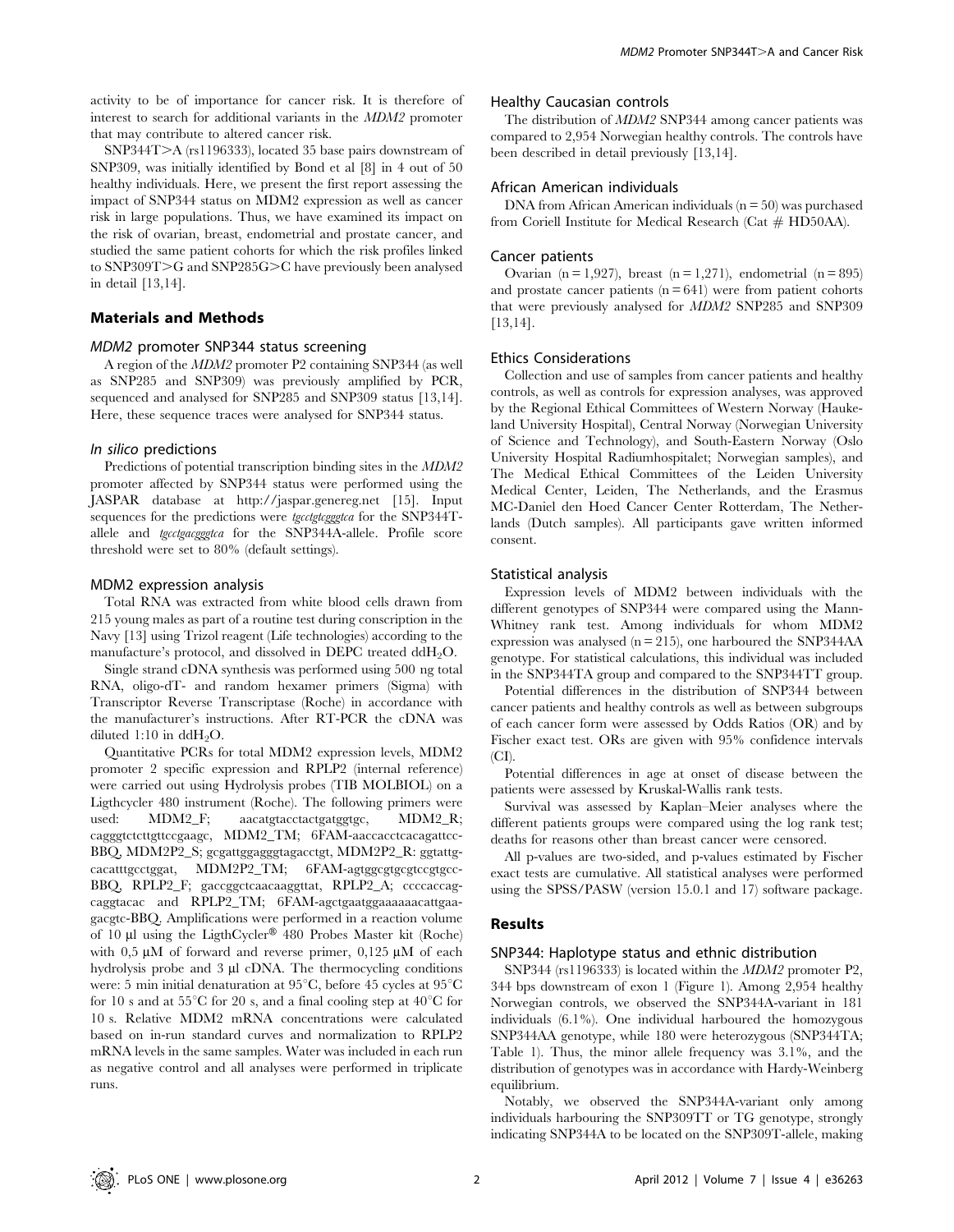#### A **MDM2** promoter P2

B



Figure 1. MDM2 promoter P2. (A) The promoter is located between exon 1 and 2 of the MDM2 gene and harbours SNP285 (rs117039649), SNP309 (rs2279744) and SNP344 (1196333). (B) Representative sequencing chromatogram from an individual heterozygous for SNP344 (sequence showed as reverse complementary to the sense strand). doi:10.1371/journal.pone.0036263.g001

a distinct SNP309T/344A haplotype ( $p<1\times10^{-10}$ ). Further, since SNP285C is located on the SNP309G-allele, one may deduce that SNP344A only exist in the SNP285G/309T/344A haplotype.

In a cohort of African Americans  $(n = 50)$  we found 17 (34%) individuals to harbour SNP344A (one homozygous and 16 heterozygous). This frequency was significantly higher as compared to the frequency observed among Caucasians  $(p<0.001)$ . Notably, the distribution of SNP344 among African Americans was in line with the limited data on this SNP presented in the Ensembl database. As for Caucasians, we found the SNP344Aallele only among African Americans harbouring the SNP309Tallele.

Table 1. Distribution of SNP344 genotypes in cancer patients and healthy controls.

# Effect of SNP344 status on transcription factor binding

In order to evaluate the potential impact of SNP344 status on transcription factor binding, we performed in silico analyses using the JASPAR database [15], predicting transcription factor binding to the SNP344T and A-alleles. Using the ''wild-type'' SNP344Tallele sequence and a profile score threshold of 80% (default settings) in the database search, two transcription factor binding sites were identified including the position of SNP344: one binding site for TFAP2A and one for SPIB (Table 2). When substituting the SNP344T with the A-variant, the predicted binding strength of TFAP2A was slightly increased while the site for SPIB was disrupted. In addition, introduction of the A generated a novel binding site for AP1. Thus, transcription efficacy from the A-allele, as compared to the T-allele, could either be reduced due to a

| Cohort                    | SNP344 (rs1196333) status |                    |                    |              |
|---------------------------|---------------------------|--------------------|--------------------|--------------|
|                           | <b>Genotype TT</b>        | <b>Genotype TA</b> | <b>Genotype AA</b> | <b>Total</b> |
|                           | n(%)                      | n(%)               | n(%)               | n(%)         |
| Ovarian cancer            | 1831 (95.0)               | 95(4.9)            | 1(0.1)             | 1927 (100)   |
| Breast cancer             | 1205 (94.8)               | 63(5.0)            | 3(0.2)             | 1271 (100)   |
| <b>Endometrial cancer</b> | 845 (94.4)                | 48 (5.4)           | 2(0.2)             | 895 (100)    |
| Prostatic cancer          | 594 (92.7)                | 46 (7.2)           | (0.2)              | 641 (100)    |
| Healthy controls          | 2773 (93.9)               | 180(6.1)           | 1(0.0)             | 2954 (100)   |

doi:10.1371/journal.pone.0036263.t001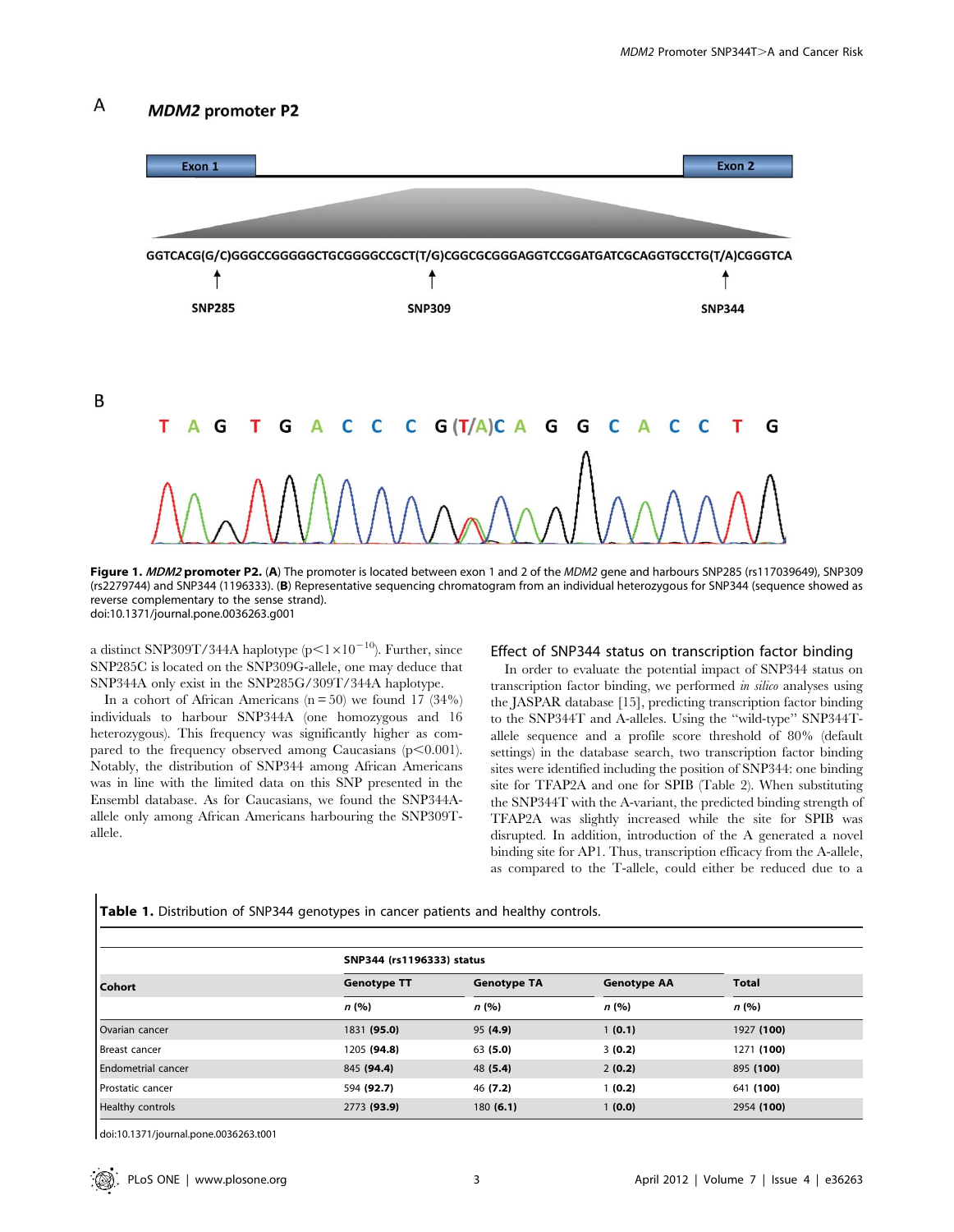| Table 2. Effect of SNP344 status on transcription factor |  |
|----------------------------------------------------------|--|
| binding to MDM2 promoter P2.                             |  |

| Transciption factor | <b>Binding score</b> |                |  |
|---------------------|----------------------|----------------|--|
|                     | <b>SNP344T</b>       | <b>SNP344A</b> |  |
| TFAP2A              | 6.65                 | 8.03           |  |
| <b>SPIB</b>         | 4.68                 |                |  |
| AP1                 | ۰                    | 6.20           |  |

doi:10.1371/journal.pone.0036263.t002

disrupted SPIB site or increased due to enhanced binding of TFAP2A and a novel AP1 site.

#### SNP344 status and MDM2 expression levels

To assess the potential impact of SNP344 genotype on MDM2 expression, we analysed MDM2 mRNA levels in leukocytes from a subgroup of 215 healthy young males by qPCR. No difference in MDM2 expression level between individuals harbouring the SNP344AA ( $n = 1$ ), 344TA ( $n = 10$ ) or 344TT ( $n = 204$ ) genotypes was recorded  $(p>0.5$  Figure 2A).

Since the SNP344A-variant resides on the SNP309T allele, we performed separate sub-group analyses restricted to individuals harbouring the SNP309TG ( $n = 101$ ) or 309TT ( $n = 75$ ) genotype. No difference in MDM2 expression level related to SNP344 status was recorded in any of these subgroups  $(p>0.4)$ 

Since one may assume that the SNP344 status only affects the MDM2 expression from promoter P2, in which the SNP is localised, and that the effect of this SNP may be masked in assays analysing the total MDM2 expression levels, we performed similar qPCR experiments as described above but specific for mRNA originating from promoter P2. No association between SNP344 status and promoter P2 specific expression was observed  $(p>0.5)$ .

# SNP344 status and cancer risk

In order to evaluate the potential impact of SNP344 status on cancer risk, we compared the frequency of SNP344 variants among ovarian  $(n = 1,927)$ , breast  $(n = 1,271)$ , endometrial  $(n = 895)$  and prostate cancer patients  $(n = 641)$  to healthy controls  $(n = 2,954)$ . The results are summarised in Table 1. We found no significant differences between the frequency of SNP344A in any of the analysed cancer groups and the healthy controls.

Given that SNP344A was linked to the SNP309T-allele, as described above, individuals harbouring the SNP309GG genotype may be censored as non-informative with respect to the effect of SNP344. We therefore assessed the impact of SNP344 on cancer risk among individuals harbouring SNP309T-allele only (SNP309TG or TT genotype; Table 3). We did not find any association between SNP344 status and any of the cancer forms analysing the SNP309TG and 309TT carriers separately or combined (Figure 3).

#### SNP344 status and clinical parameters

We further assessed the potential impact of SNP344 status on several clinical parameters among the patients included in the case-control comparisons described above.

Data for age of onset of disease was available for all endometrial  $(n = 895)$  and prostate cancer patients  $(n = 641)$  as well as large sub-cohorts of breast  $(n = 1,173)$  and ovarian cancer patients  $(n = 761)$ . We found no effect of SNP344-status on age of onset in either of the four cancer forms when comparing total patient groups for each cancer form or subgroups stratified according to SNP309-status (all p-values $\geq 0.15$ ).

Among the breast cancer patients analysed, many were enrolled in prospective studies aiming at identifying genetic mechanisms of resistance to chemotherapy;  $n = 106$  from two studies evaluating either doxorubicin monotherapy or a combined 5-fluorouracil/ mitomycin regimens [16,17], while  $n = 201$  were obtained from a study randomizing between epirubicin and paclitaxel monotherapy [18,19]. Thus, for these patients we had detailed records for objective response to therapy in the neoadjuvant setting. SNP344 status did not affect response to either DNA damaging drugs



#### A) Total MDM2 mRNA levels

**B) Promoter P2 specific mRNA levels** 

Figure 2. SNP344 and mdm2 expression. Box-plots representing log transformed relative levels of total MDM2 mRNA (A) and promoter P2 specific mRNA (B) in individuals harbouring the SNP344TT genotype versus the TA and AA genotypes. doi:10.1371/journal.pone.0036263.g002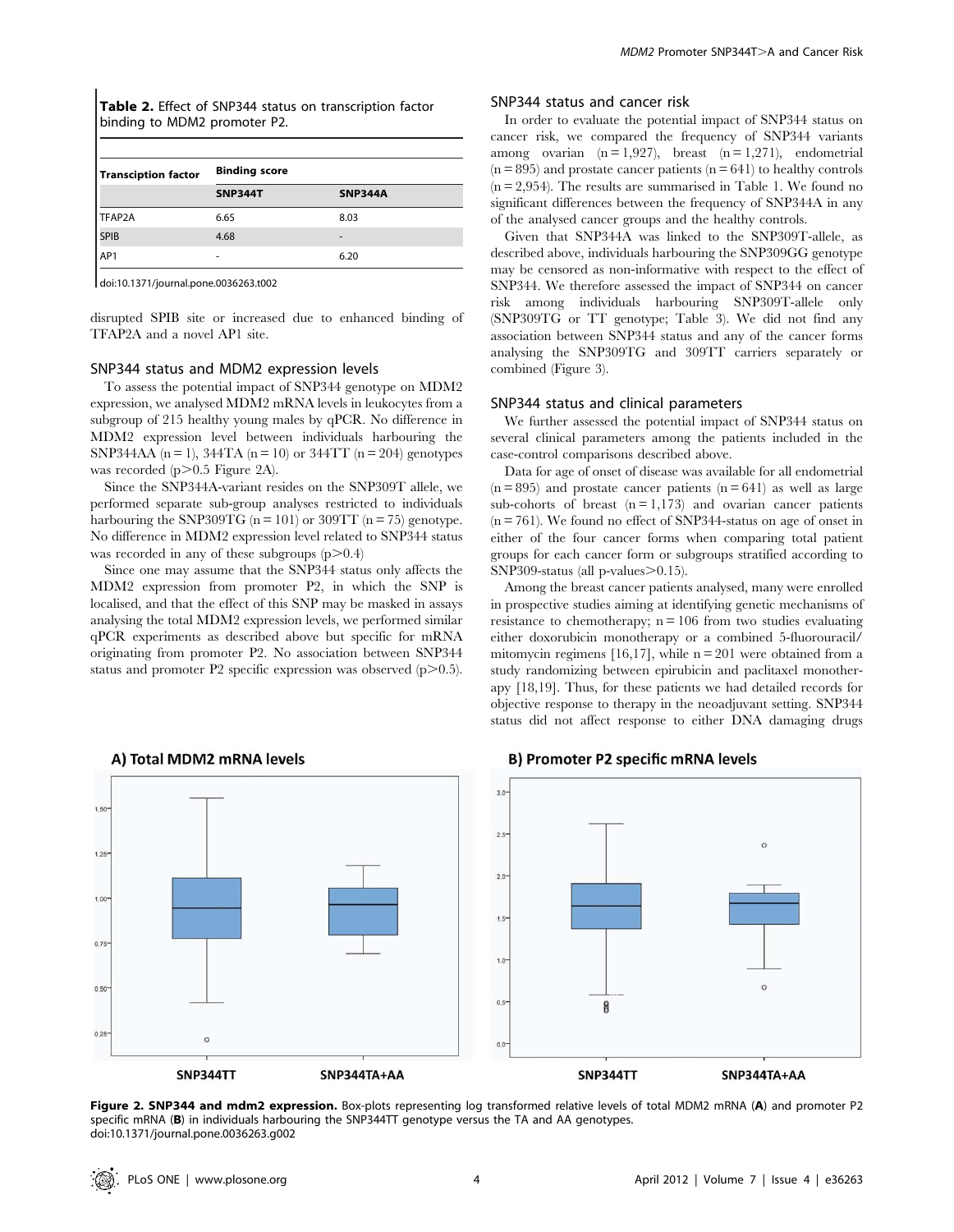Table 3. Distribution of SNP344 genotypes in cancer patients and healthy controls, restricted to individuals carrying the SNP309T-allele.

|                       | SNP344 (rs1196333) status |                       |                |            |  |
|-----------------------|---------------------------|-----------------------|----------------|------------|--|
| Cohort                | Genotype<br>тт            | Genotype<br><b>TA</b> | Genotype<br>AA | Total      |  |
|                       | n (%)                     | n (%)                 | n (%)          | n (%)      |  |
| Ovarian cancer        | 1568 (94.2)               | 95(5.7)               | 1(0.1)         | 1664 (100) |  |
| Breast cancer         | 1022 (93.9)               | 63(5.8)               | 3(0.3)         | 1088 (100) |  |
| Endometrial<br>cancer | 725 (93.5)                | 48 (6.2)              | 2(0.3)         | 775 (100)  |  |
| Prostatic cancer      | 502 (91.4)                | 46 (8.4)              | 1(0.2)         | 549 (100)  |  |
| Healthy controls      | 2421 (93.0)               | 180 (6.9)             | 1(0.0)         | 2602 (100) |  |

doi:10.1371/journal.pone.0036263.t003



(doxorubicin, mitomycin) or spindle poison (paclitaxel;  $p > 0.1$  for all comparisons) in these studies, although the conclusion here may be uncertain due to limited numbers of SNP344A-alleles observed. The potential effect of SNP344 status on relapse-free or overall survival could be assessed in these studies due to the limited number of individuals harbouring the 344A-allele.

In a previous study, we found MDM2 SNP285 status to correlate to stage in endometrial carcinomas [14]. Here, no correlation between FIGO stage and SNP344 status was recorded. (all  $p$ -values $\geq 0.3$ ).

# Discussion

MDM2 is an important factor regulating cellular homeostasis through its close interactions with proteins like p53, pRB and E2F1. Thus, MDM2 controls processes like growth arrest, apoptosis and senescence, and MDM2 gene amplification and enhanced translation have been observed in many tumour forms  $[2,4,5,6,7]$ .

Breast ca. Endometrial ca. Prostatic ca. Ovarian ca. Breast ca. Endometrial ca. Prostatic ca. Ovarian ca. Breast ca. Endometrial ca.